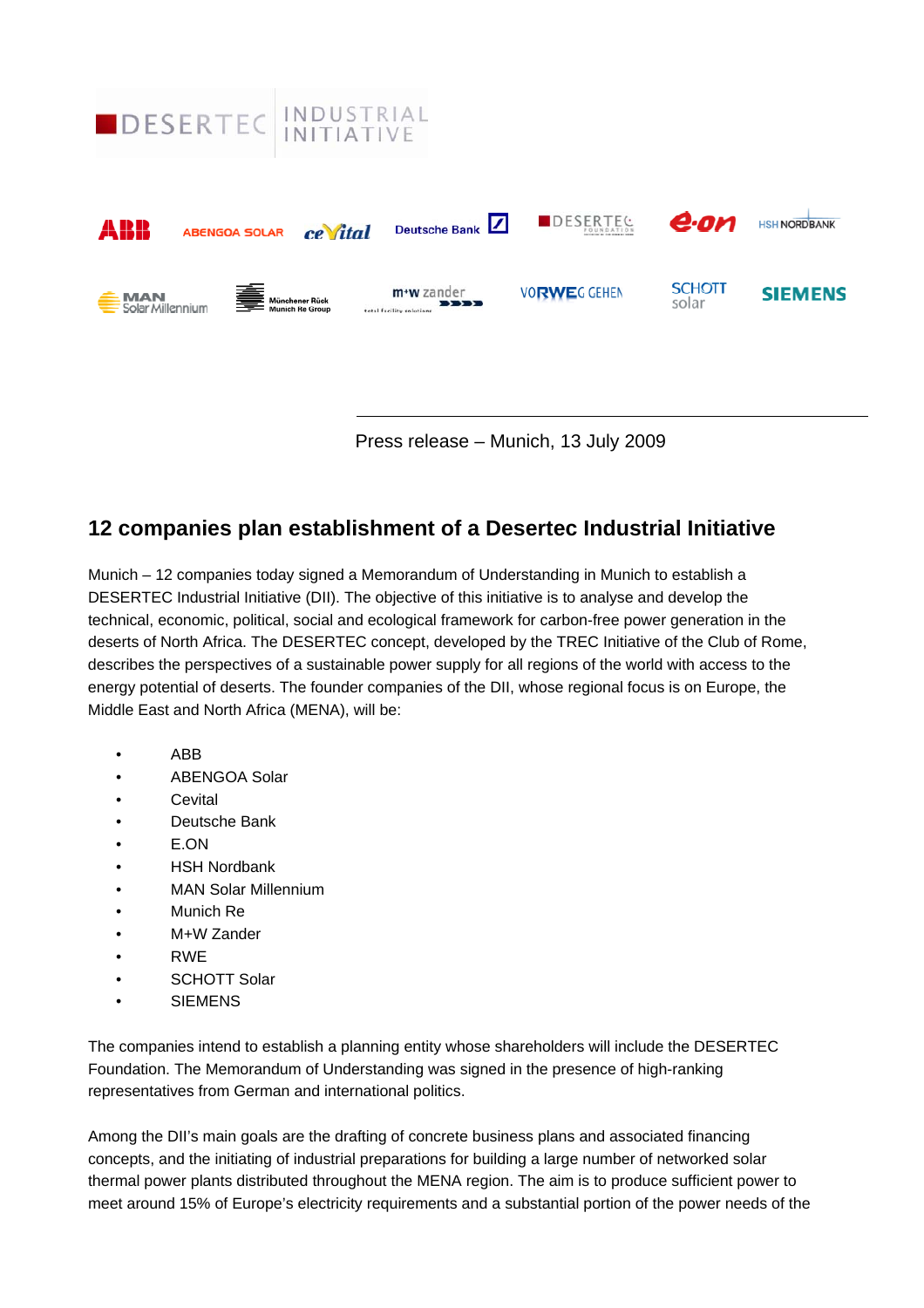producer countries. All of the DII's activities will be aimed at developing viable investment plans within three years of its establishment. The initiative's clear focus on implementation is set out in the DII Principles for all future DII shareholders.

Besides the business opportunities for the companies, there are other economic, ecological and social potentials:

- Greater energy security in the EU/MENA countries
- Growth and development opportunities for the MENA region as a result of substantial private investment
- Safeguarding the future water supply in the MENA countries by utilising excess energy in seawater desalination plants
- Reducing carbon-dioxide emissions and thus making a significant contribution to achieving the climate change targets of the European Union and the German Federal Government

The DII planning entity is to be established as a GmbH (limited liability company) under German law by 31 October 2009. It is envisaged that other companies will join the DII once the company has been established. The aim is for the DII to include shareholders from a variety of different countries.

Representatives of the parties involved had the following to say about the joint initiative:

### **His Royal Highness Prince Hassan bin Talal of Jordan:**

"The partnerships that will be formed across the regions as a result of the DESERTEC project will open a new chapter in relations between the people of the European Union, West Asia and North Africa."

### **Dr. Gerhard Knies, Chairman of the Supervisory Board of the DESERTEC Foundation:**

"The founding of the DII is a milestone in the DESERTEC Foundation's concept for global energy, water and climate security!"

### **Max Schön, President of the German Association of the Club of Rome:**

"The establishment of the DII is a giant leap by industry for the lasting protection of human life."

### **Dr. Joachim Schneider, Member of the Board of Management of ABB AG:**

"ABB has developed High Voltage Direct Current transmission technology to connect power grids and utilise renewable energies. Climate protection needs innovative technologies."

### **Santiago Seage, Chairman and CEO of ABENGOA Solar:**

"Today we are building North Africa's first private integrated solar combined cycle plant in Algeria and the region's largest utility-owned integrated solar combined cycle plant in Morocco. Tomorrow Abengoa's experience in transmission, desalination and solar projects in North Africa will make a significant contribution to the success of the DESERTEC objectives."

### **Malik Rebrab, Chief Executive Officer Cevital:**

"It is time that everyone gets involved to preserve our planet and leave a better world for future generations. This is why Cevital considers this initiative as a new opportunity for the EUMENA region.'"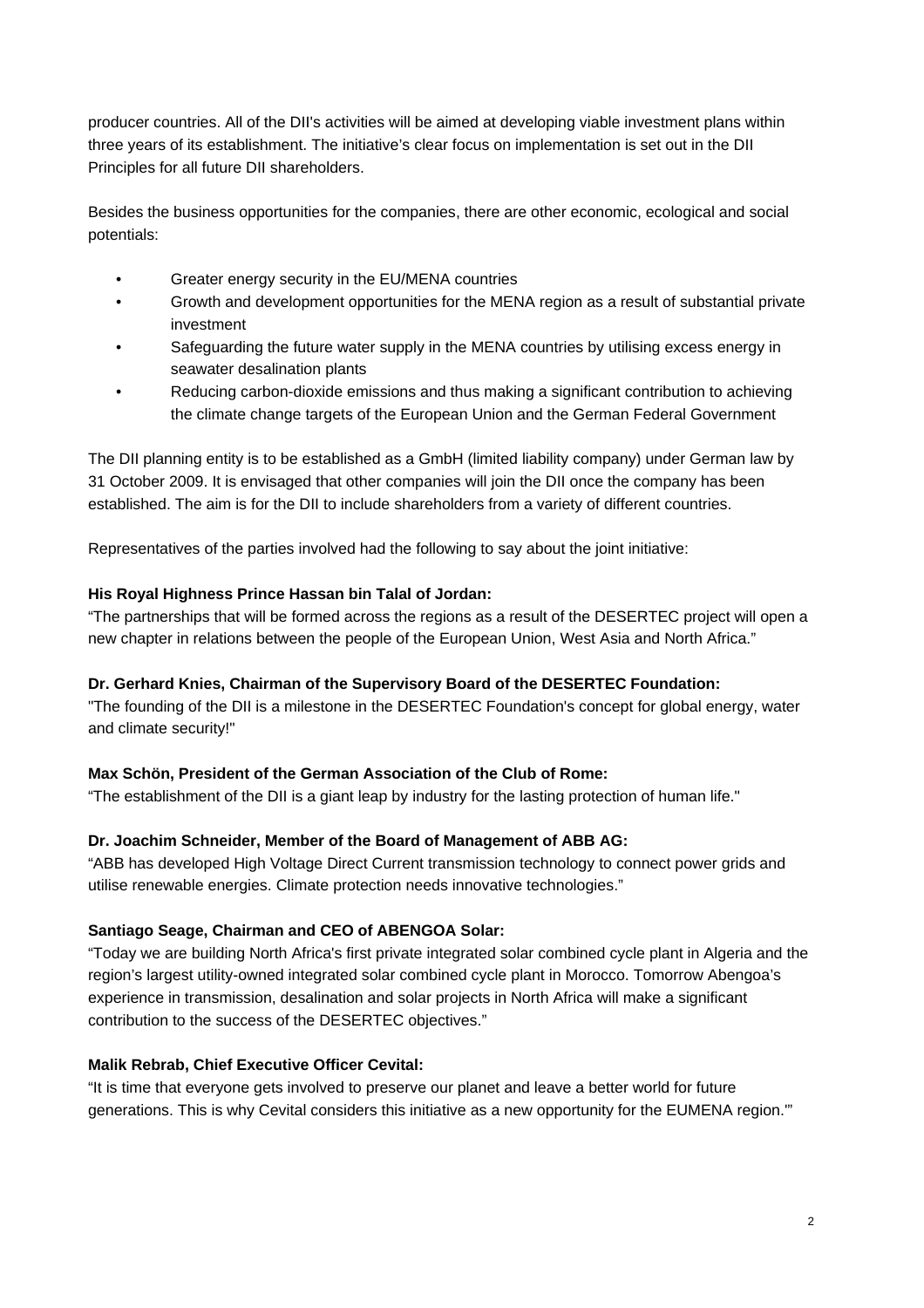# **Caio Koch-Weser, Vice Chairman Deutsche Bank:**

"We are pleased to participate in the Desertec Industrial Initiative and explore with our partners the feasibility of this trailblazing project. The Initiative shows in what dimensions and on what scale we must think if we are to master the challenges from climate change both in ecological and economic terms."

# **Dr. Hervé Touati, Managing Director of E.ON Climate & Renewables:**

"E.ON is convinced that the future belongs to solar technology in the long term. We share the DESERTEC vision of exploiting the sun's energy on a grand scale to supply power to Europe and the African countries. We are supporting the initiative with a view to making this great idea possible. Apart from this, E.ON is constantly expanding its involvement in solar power, especially in the field of solar thermal power plants – as envisaged for supplying power in the DESERTEC Initiative."

# **Peter Rieck, Deputy Chairman of the Board of Management HSH Nordbank:**

"HSH Nordbank has a leading position in project financing for renewable energy, which is also very important for our home region. We are happy to contribute our financing know-how to the DII."

# **Dr. Wolfgang Knothe, CEO MAN Solar Millennium GmbH and member of the Board of Management of Solar Millennium AG:**

"DESERTEC is a fascinating initiative and [at](http://dict.leo.org/ende?lp=ende&p=thMx..&search=at) [the](http://dict.leo.org/ende?lp=ende&p=thMx..&search=the) [same](http://dict.leo.org/ende?lp=ende&p=thMx..&search=same) [time](http://dict.leo.org/ende?lp=ende&p=thMx..&search=time) a major challenge worth working for. Our highly qualified engineers and managers are already facing such challenges and realising large solar thermal power projects in the Mediterranean region."

# **Dr. Torsten Jeworrek, Member of the Board of Management Munich Re:**

"We are pursuing a visionary plan. If it is successful, we will make a major contribution to combating climate change. The ecological and economic potential is huge. We will do our utmost to make this vision reality. Many thanks to all who are already giving us such strong support."

# **Jürgen Wild, Chairman and CEO of the M+W Zander Group:**

"As a leading international engineering firm in the field of photovoltaics and solar technology, we strongly support this strategic initiative of trade and industry. As we see it, the DII can be a great success."

# **Dr. Frank-Detlef Drake, Vice President Corporate Research and Development RWE AG:**

"The DESERTEC concept is a fascinating vision. We will contribute RWE's energy expertise and, together with our partners, establish how and when the concept can be realised."

# **Prof. Dr.-Ing. Udo Ungeheuer, CEO and Chairman of SCHOTT AG:**

"The SCHOTT receiver is at the very heart of parabolic trough technology. Our products have been in use in these power plants for decades."

# **Dr. Rene Umlauft , CEO Renewable Energy, SIEMENS:**

"DESERTEC can make a significant contribution to sustainable energy supplies. With its broad environmental portfolio, Siemens is the right technology partner for this visionary project."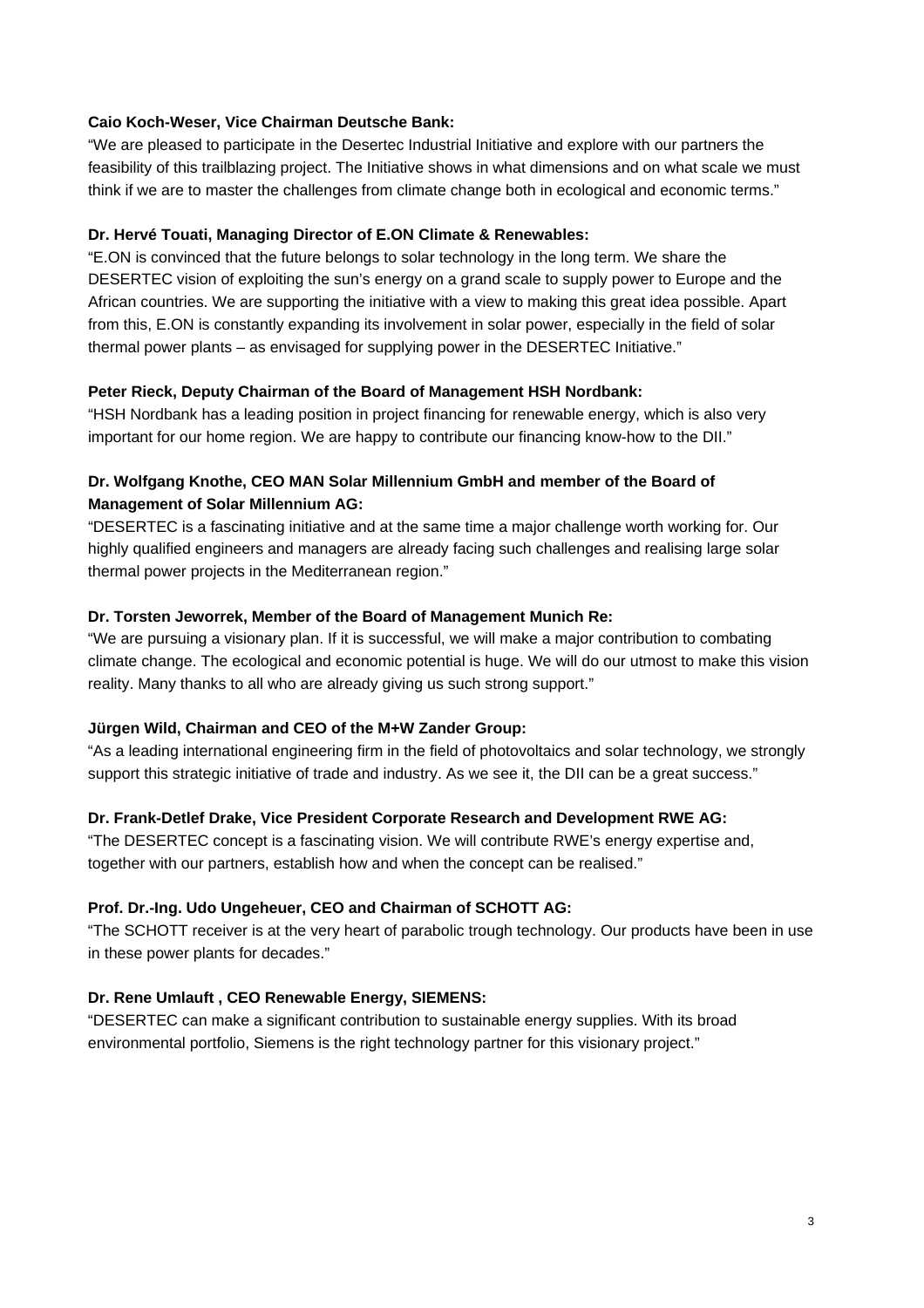*Service:* 

*You can also find this press release on Munich Re's website (www.munichre.com) in Arabic, French and German. Other more specific information can be found on the websites of the participating companies and institutions.* 

### **Media contacts of the companies involved in alphabetical order:**

ABB Deutschland Klaus Treichel Tel. 00 49 621 438 12 30 Klaus.treichel@de.abb.com

Abengoa Solar Patricia Malo de Molina Meléndez Tel. 00 34 954 93 71 11 Patricia.malodemolina@abengoa.com

Desertec Foundation Michael Straub Tel. 00 49 40 32 507 795 Michael.straub@desertec.org

Deutsche Bank Group Dr. Klaus Winker Tel. 00 49 69 910 322 49 klaus.winker@db.com

E.ON AG Dr. Christian Drepper Tel. 00 49 211 4579 889 Christian.drepper@eon.com

HSH Nordbank Ulrike Abratis Tel. 00 49 40 33 33 11463 Ulrike.abratis@hsh-nordbank.com

MAN Solar Millennium Sven Moormann Tel. 00 49 9131 94 09 0 presse@SolarMillennium.de

Münchener Rück Alexander Mohanty Tel. 00 49 89 3891 98 96 amohanty@munichre.com